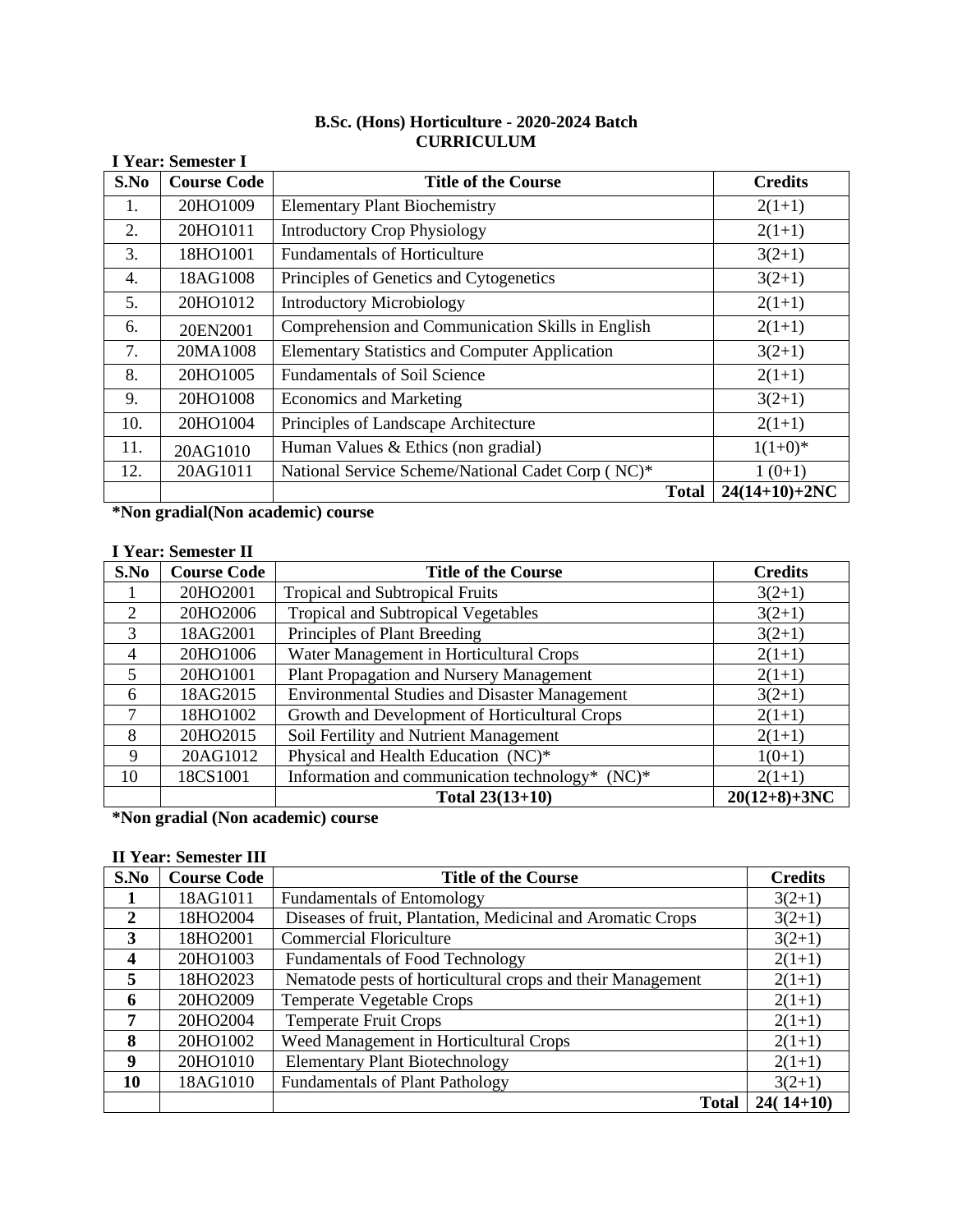### **II Year: Semester IV**

| S.No                    | Code     | <b>Title of the Course</b>                                    | <b>Credits</b> |
|-------------------------|----------|---------------------------------------------------------------|----------------|
|                         | 18AT2034 | Farm Power and Machinery                                      | $2(1+1)$       |
| 2                       | 20HO2007 | Spices and Condiments                                         | $3(2+1)$       |
| 3                       | 20HO2013 | <b>Ornamental Horticulture</b>                                | $2(1+1)$       |
| $\overline{\mathbf{4}}$ | 20HO2003 | <b>Plantation Crops</b>                                       | $3(2+1)$       |
| 5                       | 20HO2005 | Breeding of Fruit and Plantation Crops                        | $3(2+1)$       |
| 6                       | 18HO2014 | Dry land Horticulture                                         | $2(1+1)$       |
| 7                       | 18HO2011 | Insect Pests of Fruit, Plantation, Medicinal & Aromatic Crops | $3(2+1)$       |
| 8                       | 18HO2003 | Precision Farming and Protected Cultivation                   | $3(2+1)$       |
| 9                       | 20HO2016 | Soil, Water and Plant Analysis                                | $2(1+1)$       |
| 10                      | 18HO2012 | <b>Study Tour</b>                                             | $1(0+1)$       |
|                         |          | <b>Total</b>                                                  | $24(14+10)$    |

## **III Year: Semester V**

| S.No                    | Course                                                          | <b>Title of the Course</b>                   | <b>Credits</b> |
|-------------------------|-----------------------------------------------------------------|----------------------------------------------|----------------|
|                         | Code                                                            |                                              |                |
|                         | 20HO2017                                                        | <b>Organic Farming</b>                       | $3(2+1)$       |
| $\overline{2}$          | 18HO2018                                                        | Introduction to Major Field Crops            | $2(1+1)$       |
| 3                       | 20HO2014                                                        | Medicinal and Aromatic crops                 | $3(2+1)$       |
| $\overline{\mathbf{4}}$ | 18AG1016                                                        | <b>Introductory Agroforestry</b>             |                |
| 5                       | 20HO2008                                                        | Breeding of Vegetable, Tuber and Spice Crops |                |
| 6                       | Diseases of Vegetables, Ornamentals and Spice Crops<br>18HO2010 |                                              | $3(2+1)$       |
| 7                       | 20HO1007                                                        | Agro-meteorology and Climate Change          |                |
| 8                       | 20HO2010<br>Potato and tuber crops                              |                                              | $2(1+1)$       |
| 9                       | 20HO2002                                                        | <b>Orchard and Estate Management</b>         | $2(1+1)$       |
|                         |                                                                 | <b>Total</b>                                 | $22(13+9)$     |

# **III Year: Semester VI**

| S.No             | <b>Course</b> | <b>Title of the Course</b>                                   | <b>Credits</b> |
|------------------|---------------|--------------------------------------------------------------|----------------|
|                  | Code          |                                                              |                |
|                  | 18HO2024      | Apiculture, Sericulture and Lac culture                      | $2(1+1)$       |
| $\mathbf{2}$     | 20HO2018      | Horti-Business Management                                    | $2(2+0)$       |
| 3                | 20HO2011      | Postharvest Management of Horticultural Crops                | $3(2+1)$       |
| $\boldsymbol{4}$ | 20HO2012      | Processing of Horticultural Crops                            | $3(1+2)$       |
| 5                | 18HO2022      | Breeding and Seed Production of Flower and Ornamental Plants | $3(2+1)$       |
| 6                | 20HO1013      | <b>Fundamentals of Extension Education</b>                   | $2(1+1)$       |
| 7                | 18HO2016      | Seed production of Vegetable, Tuber and Spice Crops          | $3(2+1)$       |
| 8                | 20AG2003      | Entrepreneurship Development and Business Communication      | $2(1+1)$       |
| 9                | 18HO2017      | Insect Pests of Vegetable, Ornamental and Spice Crops        |                |
| 10               | 18HO2025      | Study tour - II                                              | $1(0+1)$       |
|                  |               | <b>Total Credits</b>                                         | $24(14+10)$    |

### **IV Year Semester: VII**

## **Rural Horticultural Work Experience (RHWE)**

| Sl. No. | <b>Course Code</b> | <b>Name of the Course</b>                  | <b>Tredits</b> |
|---------|--------------------|--------------------------------------------|----------------|
|         | 20HO2019           | Rural Horticultural Work Experience (RHWE) | $20(0+20)$     |